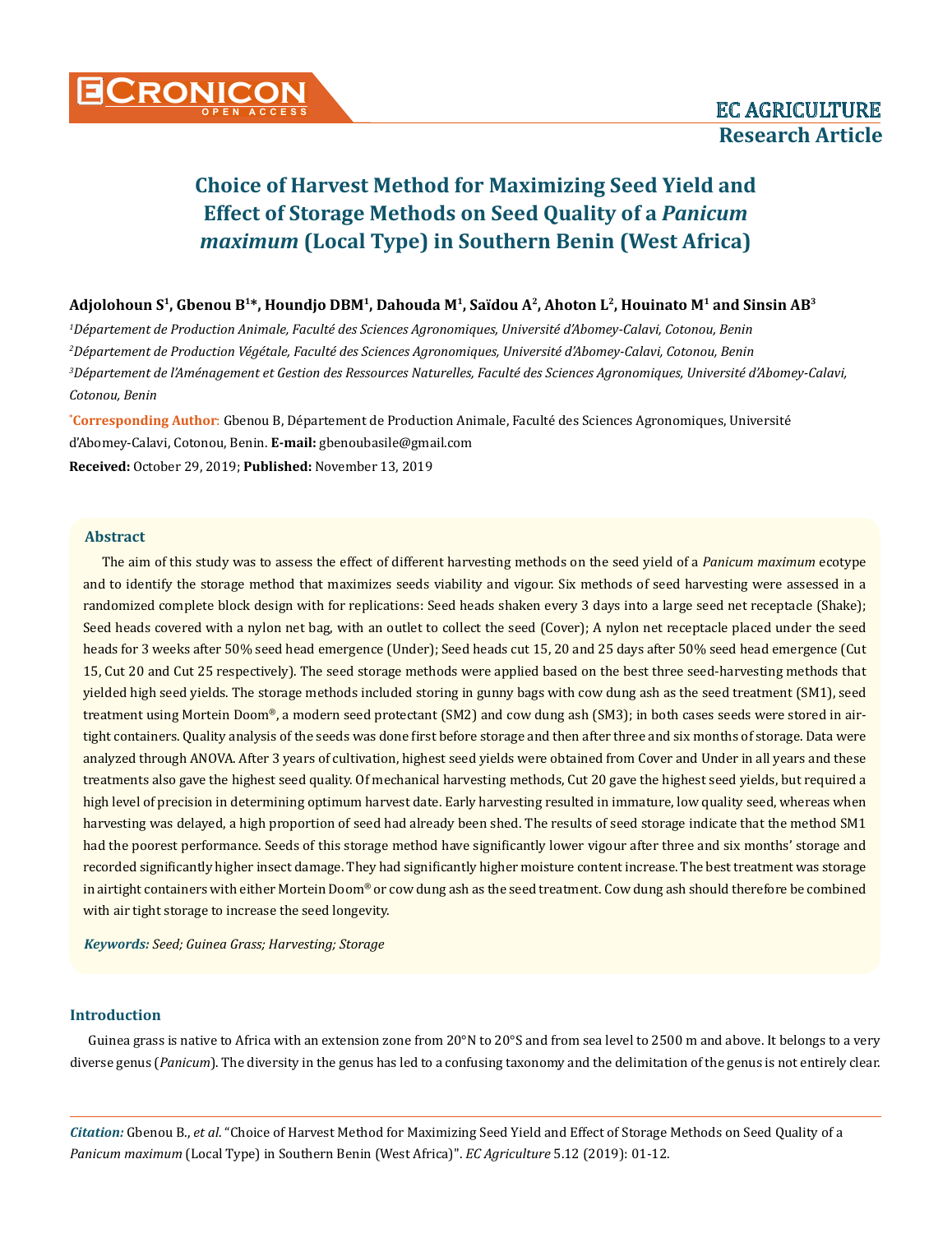02

Current names in use to describe *Panicum maximum* are *Urochloa maxima* (Jacq.) R. Webster [1] and *Megathyrsus maximus* (Jacq.) B. K. Simon and S. W. L. Jacobs [2]. As the confusion surrounding the placement of *P. maximum* in the classification has not been settled, this article uses *P. maximum* as the name of the plant, following the definition used in the world grass species database of the Royal Botanical Garden at Kew [3]. *P. maximum* species is composed of 09 ecotypes in terms of drought resistance and agronomic characteristics [4]. From the ecological point of view, a good development of this plant requires at least an annual rainfall of 1200 mm of water. However, some ecotypes tolerate rainfall below 800 mm of water per year [5,6]. *P. maximum* (Jacq.) local can yield between 5 - 10 t/ha DM [7,8]. It has showed a very high CP (8 - 26% DM) and the low structural carbohydrates (NDF: 50.80%) content. Consequently, energy content (15.14 MJ/kg DM) was very high, though ash level was quite high too (16.42% DM). Macro-mineral: Ca, P, Mg and K contents are 5.87, 0.86, 1.69 and 11.04 mg/kg DM [8,9]. It tolerates heavy grazing and close-to-ground level cutting, combines well with legumes and has a high potential for seed production [4,10]. *P. maximum* can be established easily from seed, which is an important key to encourage small farmers in Benin to plant forage for their livestock, since it is cheaper to establish from seed than from vegetative propagation [11]. However, there is the problem of seed availability in Benin and studies on production and methods of harvesting and storing forage seeds are scarce [12,13]. Thus, there is a need to develop methods to obtain high yields of good quality seed of *P. maximum.*

Identifying suitable methods and timing of seed harvest and storage are critical for optimizing seed yield and seed quality of tropical grasses [14,15]. In Benin, there is a vast scope to grow forage species both in the field and homestead condition especially in rural region [16]. But higher production of forage crops depends largely on the ability to integrate better crop management into the cultivation systems. To boost seed yield, quality seed is essential both for fodders and seed production. Seed development is the period between fertilization and maximization of fresh weight accumulation and seed maturation begins at the end of seed development and continues till harvest [17]. The seed reaches its maximum dry weight at physiological maturity and seeds should be harvested at this time to ensure their quality in terms of germinability and vigour. Attainment of physiological maturity is a genotypic character which is influenced by environmental factors [18]. Moreover, Seed quality and lifetime of seed of forage species in Benin are the recurrent problems which are very acute among the farmers. Poor seed storage conditions have been reported to cause up to 10% loss in seed quality in the tropics mainly through loss of viability [19,20]. This problem should, therefore, be addressed as seed security is essential in ensuring increased use of agro biodiversity and crop forage adoption in agriculture-livestock production systems.

# **Aim of the Study**

The aims of the present study were to:

- 1. Determine a suitable method of hand-harvesting *P. maximum* seed in Benin, based on some methods which have been developed successfully for other tropical grasses [21-23] and
- 2. Assess the efficacy of seed storage methods in the maintaining seed viability and vigour of *P. maximum* seed.

### **Material and Methods**

### **Experiment-I: Harvesting methods assessment**

### **Location, climate and soil characteristics of the experimental site**

The trial was conducted on experimental field during rainy seasons from 2015 to 2017. It is located at Abomey-Calavi a Guinean Sudanian agroecological zone in southern Benin (West Africa) between Latitude 06°30'N and Longitude 2°40'E with an altitude of 50 m above sea level. The experimental site is characterized by an average rainfall of 1038 mm per year with a bimodal distribution. Mean annual temperatures range between 25°C and 29°C. The area is characterized by sub-equatorial climate with two rainy seasons (March to end of July and mid-September to November) and two dry seasons (August to mid-September and December to March). The area is dominated by ferralitic soil presenting the following characteristics: pH (2/5 water) 6.2; N = 0.05%; organic carbon = 0.4%; Ca = 60 mg/100 g; Mg = 10 mg/100 g; P (extractable) = 0.2 mg/100 g and K (exchangeable) = 20 mg/100 g. The experimental site was previously cultivated with-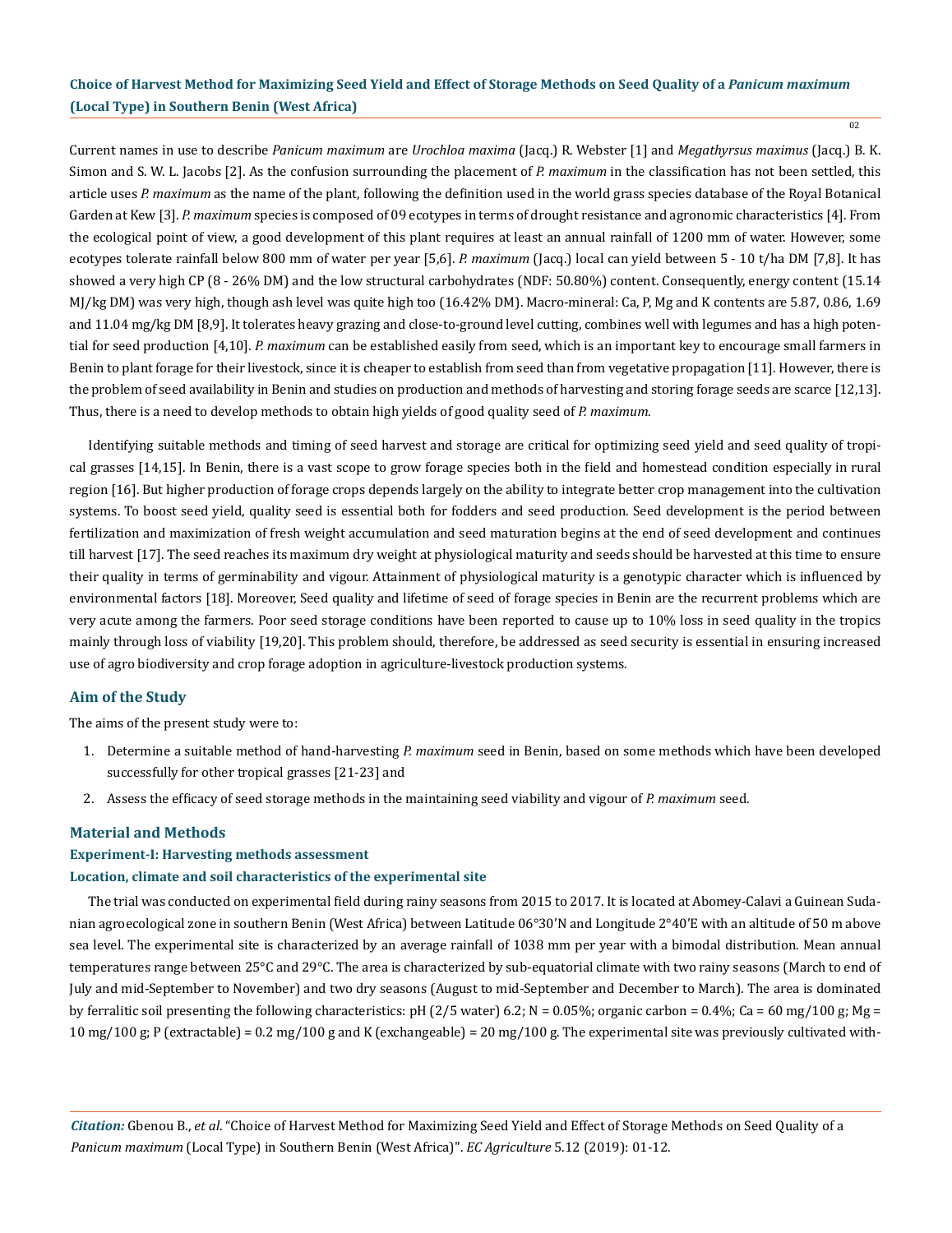out any organic fertilization, as reflected by the low organic carbon content of the soil. The analysis conducted on 0 - 10 cm soil-samples showed that sand, loam and clay represent approximately 84, 8 and 8%, respectively.



*Figure 1: Monthly rainfalls recorded during the 3 experimental rainy seasons.* 

# **Culture establishment: Design and treatments**

At the start of the experiment (March 2015), the experimental area was cleared, ploughed and harrowed before plant installation in 5 x 6 = 30 m<sup>2</sup> plots spaced 1m-apart from each other. *P. maximum* ecotype was established 60 cm-apart using rooted tillers (4 - 5 tillers/ plantation hole). *P. maximum* ecotype used develops high resistance to dry season. It is characterized by medium height and high leaf length and width. All the plots were fertilized with organo-mineral fertilizer: 10t goat manure + 33 kg NPK/ha. Goat manure was applied 2 weeks before planting and the inorganic fertilizer NPK was applied 2 weeks after planting. The trial was arranged in a randomized complete block design with 6 treatments and 4 replications. Six harvest methods were as assessed with three which were designed as labour intensive methods and three methods which were designed as being less labour-intensive.

| <b>Treatment</b>             | <b>Description</b>                                                                               |                   |  |  |  |
|------------------------------|--------------------------------------------------------------------------------------------------|-------------------|--|--|--|
| Labourintensive methods      |                                                                                                  |                   |  |  |  |
| <b>T1</b>                    | Seed heads shaken every 2 days into a large seed net receptacle                                  |                   |  |  |  |
| T <sub>2</sub>               | Seed heads covered with a nylon net bag, with an outlet to collect the seed, after 50% seed head | Cover             |  |  |  |
|                              | emergence                                                                                        |                   |  |  |  |
| T <sub>3</sub>               | A nylon net receptacle placed under the seed heads for 3 weeks, after 50% seed head              |                   |  |  |  |
|                              | emergence, at 1 m above ground level, with 75% ground covering                                   | Under             |  |  |  |
| <b>Mechanical harvesting</b> |                                                                                                  |                   |  |  |  |
| T4                           | Seed heads cut 15 days after 50% seed head emergence                                             | Cut 15            |  |  |  |
| T <sub>5</sub>               | Seed heads cut 20 days after 50% seed head emergence                                             | Cut <sub>20</sub> |  |  |  |
| T6                           | Seed heads cut 25 days after 50% seed head emergence                                             | Cut25             |  |  |  |

|  | <b>Table 1:</b> Harvesting methods used. |  |  |
|--|------------------------------------------|--|--|
|--|------------------------------------------|--|--|

Date of 50% seed head emergence was determined during the first 10 days of seed head emergence, by randomly counting the number of inflorescences emerged from the total number of tillers in 6 plants/plot and recording the date when half of the tillers showed emerged seed heads.

*Citation:* Gbenou B., *et al*. "Choice of Harvest Method for Maximizing Seed Yield and Effect of Storage Methods on Seed Quality of a *Panicum maximum* (Local Type) in Southern Benin (West Africa)". *EC Agriculture* 5.12 (2019): 01-12.

03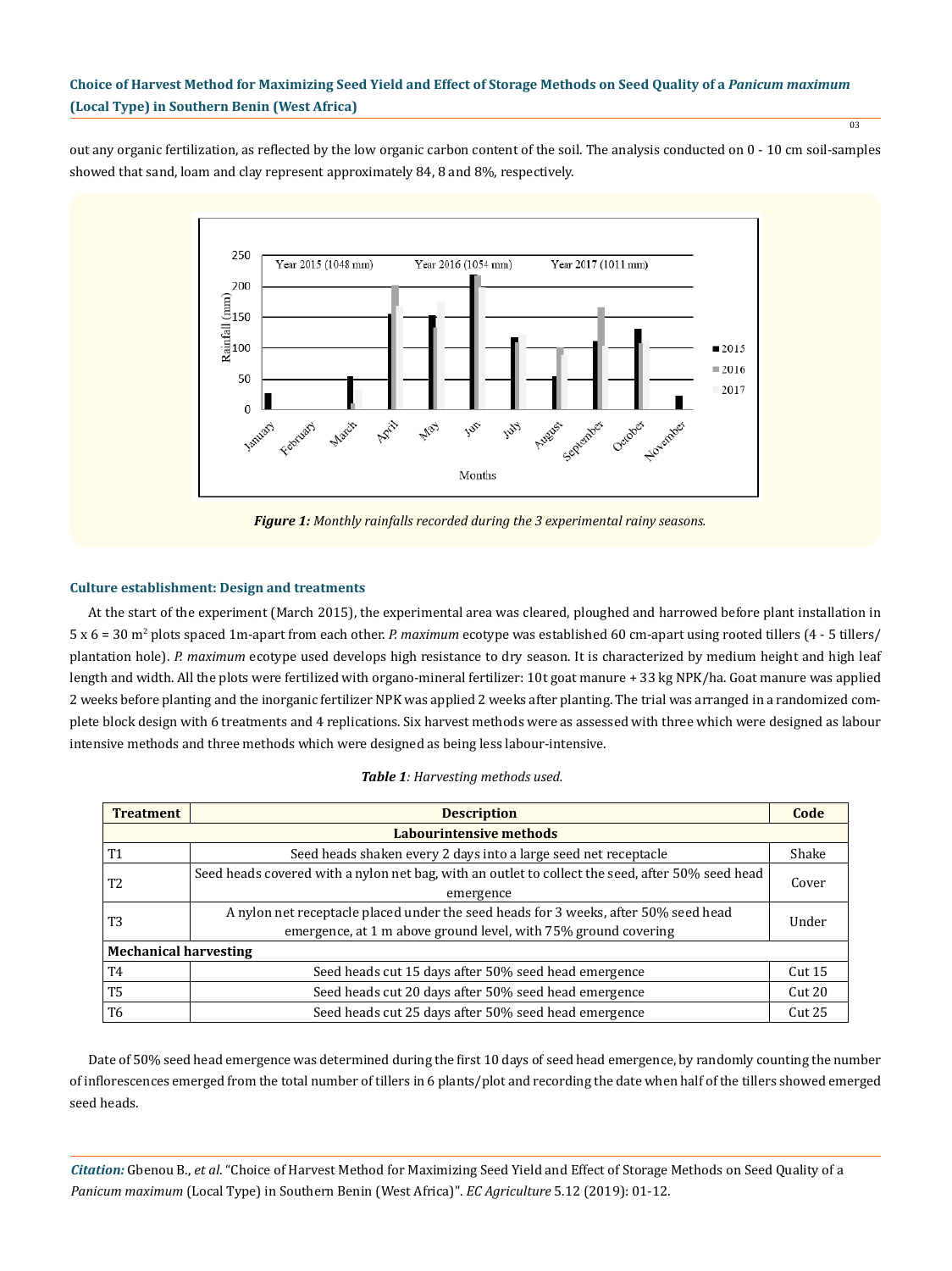### **Seed yield and seed quality**

All seed heads within each plot were harvested each year over the period of seed maturity. Four rows of 1.8 m which corresponds to a sampling of an area of 4m<sup>2</sup> were choosing per plot for yield seed assessment. 1000-seed weight, seed purity and seed germination were determined. 1000-seed weight was determined from pure-seed spikelet weight. Seed yield and 1000-seed weight were corrected to 10% seed moisture concentration. Pure seed percentage was estimated using the international method using a 10 g sample for each plot, setting apart seeds and inert materials. 1,000 seeds weight was estimated as the average of eight 100 pure seed replicates multiplied by 10 [24].

04

### **Experiment-II: Efficacy of storage methods**

The seeds tested for this second part of our study are those resulting from the three best harvesting methods identified in the first part of this study. The seeds were tested for electrical conductivity, tetrazolium chloride response, germination in sand, insect damage and moisture content following procedures described below.

#### **Storage methods assessed**

Three different storage methods were tested:

- SM1: Storage in gunny bags placed on the floor with cow dung ash as seed treatment;
- SM2: Seeds treated with Mortein Doom® and stored in airtight plastic containers;
- SM3: Seeds treated with cow dung ash and stored in airtight plastic containers.

The storage method SM1 is considered as the storage method currently practiced by most producers for the conservation of forage seeds. The last two methods (SM2 and SM3) are new fodder seed conservation techniques. The quantity of ash and Mortein Doom® used in this study was about 3.3% and 0.9% by weight, respectively. The ash used in the study was prepared by burning dried cow dung. Mortein Doom® is a modern commercial seed protectant which is in powder form and is available in the market. Seed quality was determined at the onset of the storage trial and after storage periods of 3 and 6 months [15].

#### **Laboratory analyzes**

Electrical conductivity test was determined by selecting four samples of 50 seeds from each treatment of each farmer. The seeds were weighed and incubated in 250 ml of distilled water at 20°C for 24 hours. The electrical conductivity of equivalent quantity of water was also measured as a control using a Fieldlab-LF conductivity Meter and LF 513T electrode dip-type cell (Schott Gerate Glass Company, Mainz, Germany).The conductivity per gram of seed in μs/cm/g- at 12% moisture content in 250 ml of water was then calculated [25].

Tetrazolium test was determined by four samples of 25 seeds each were randomly selected from each treatment of each farmer. The seeds were soaked in water at room temperature for 18 hours. Thereafter, the seeds were cut longitudinally through about 2/3 of the endosperm and then soaked in 1% tetrazolium solution (2, 3, 5-triphenyltetrazolium chloride) at 30°C for 3 hours. Subsequently, the seeds were washed in water for about 2 minutes and examined for the staining pattern of the embryo with the help of a hand lens [25]. Based on the staining, the percentage of viable seeds was estimated.

Four replicate samples of 100 seeds each were sown in sand and placed in germination chambers at a temperature of 25 - 30°C. The seedlings were evaluated after 7 days where they were put into 3 categories: Normal, abnormal and dead seeds. For example, seeds with stunted, retarded, constricted, broken, decayed or missing primary and/or secondary roots were classified as abnormal [26]. Percentage germination was then computed.

Insect damage was also assessed by the count method. A sample of 200 seeds was randomly taken and the number of insect-damaged and undamaged seeds was determined. The percentage of insect-damaged seed was then calculated. Moisture content was measured using a moisture meter, Hydromette G86.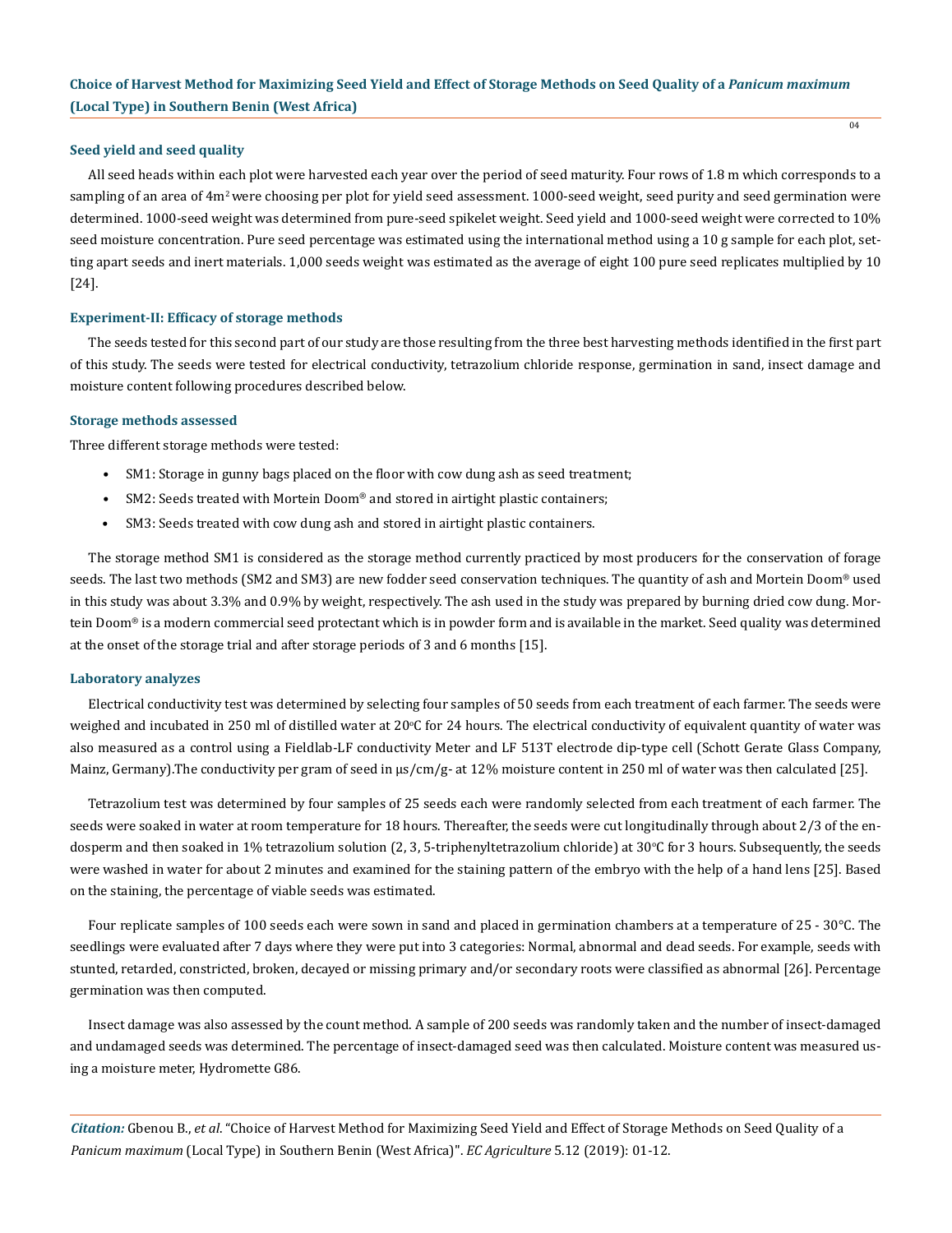### **Data analysis**

The effect harvesting method on seed production and effect of storage method on seed viability, insect damage and moisture content over time was analyzed by ANOVA using the Generalized Linear Model of SAS software version 9.2.

# **Results**

# **Seed yield and seed quality components**

The different methods of seed harvesting had a significant effect on seed yield of *P. maximum* and its components, in each of the 3 years of the experiment (P < 0.05). Highest seed yields in each year and overall were from Cover (454.83 kg/ha) and Under (366 kg/ha) harvesting methods. Method Cut 20 was consistently the best (321.58 kg/ha) of the 3 Mechanical harvesting methods (Cut 15, Cut 20 and Cut 25).

Thousand-seed weight was markedly and consistently highest in the 3 intensive harvesting methods (Cover > Shake > Under) and lowest in Cut 15, harvested 15 days after 50% seed head emergence. Seed purity was also higher in the 3 intensive harvesting methods Shake, Cover and Under (80.4; 75.33 and 76.33% respectively) and lowest in Cut 15 harvesting method (49.83%). The highest seed yields are obtained with Cover > Under > Shake harvesting methods (342.65, 279.45, 211.11 kg/ha respectively). The mechanical harvest method produced the highest pure seed yield is Cut 20 (196.46 kg/ha). The lowest yield is obtained with the Cut 25 harvest method (62.5 kg/ha). The influence of the year of production on seed yield, thousand seed weight, seed purity and pure seed yield is not significant  $(P > 0.05)$ (Table 2).

| <b>Treatments</b>       | <b>Shake</b> | Cover   | <b>Under</b> | <b>Cut 15</b> | Cut <sub>20</sub> | <b>Cut 25</b> | <b>Mean</b> |
|-------------------------|--------------|---------|--------------|---------------|-------------------|---------------|-------------|
| 2015                    |              |         |              |               |                   |               |             |
| Seed yield (kg/ha)      | 256.25e      | 451.50a | 358.75b      | 293.50d       | 319.25c           | 115.75f       | 299.16      |
| 1000-seed weight (mg)   | 881.50a      | 886.50a | 882.75a      | 700.75d       | 761.00b           | 740.75c       | 808.87      |
| Seed purity (%)         | 79.25a       | 75.25b  | 75.75b       | 49.00e        | 62.75c            | 54.00d        | 66.00       |
| Pure seed yield (kg/ha) | 203.04c      | 339.71a | 271.80b      | 143.78e       | 200.37d           | 62.54f        | 203.54      |
| 2016                    |              |         |              |               |                   |               |             |
| Seed yield (kg/ha)      | 269.25e      | 466.50a | 371.50b      | 287.50d       | 330.25c           | 107.25f       | 305.37      |
| 1000-seed weight (mg)   | 885.75a      | 883.25a | 884.50a      | 710.75d       | 764.75b           | 738.25c       | 811.20      |
| Seed purity (%)         | 81.00a       | 75.50b  | 76.50b       | 50.50e        | 60.75c            | 55.00d        | 66.54       |
| Pure seed yield (kg/ha) | 217.98c      | 352.27a | 284.25b      | 145.18e       | 200.62d           | 59.06f        | 209.89      |
| 2017                    |              |         |              |               |                   |               |             |
| Seed yield (kg/ha)      | 262.25e      | 446.50a | 367.75b      | 296.50d       | 315.25c           | 120.75f       | 301.50      |
| 1000-seed weight (mg)   | 886.25ab     | 891.25a | 884.25b      | 706.50e       | 762.00c           | 736.75d       | 811.25      |
| Seed purity (%)         | 81.00a       | 75.25b  | 76.75b       | 50.00e        | 59.75c            | 54.50d        | 66.20       |
| Pure seed yield (kg/ha) | 212.31c      | 335.98a | 282.31b      | 148.22e       | 188.39d           | 65.89f        | 205.52      |
| 3-years mean            |              |         |              |               |                   |               |             |
| Seed yield (kg/ha)      | 262.58e      | 454.83a | 366.00b      | 292.50d       | 321.58c           | 114.58f       | 302.01      |
| 1000-seed weight (mg)   | 884.50a      | 887.16a | 883.83a      | 706.00d       | 762.58b           | 738.58c       | 810.44      |
| Seed purity (%)         | 80.41a       | 75.33b  | 76.33b       | 49.83e        | 61.08c            | 54.50d        | 66.25       |
| Pure seed yield (kg/ha) | 211.11c      | 342.65a | 279.45b      | 145.73e       | 196.46d           | 62.50f        | 206.32      |

*Table 2: Effect of harvesting methods on seed yield and seed quality components of P. maximum.*

*Within lines, means followed by different letters are significantly different (p < 0.05).*

*Citation:* Gbenou B., *et al*. "Choice of Harvest Method for Maximizing Seed Yield and Effect of Storage Methods on Seed Quality of a *Panicum maximum* (Local Type) in Southern Benin (West Africa)". *EC Agriculture* 5.12 (2019): 01-12.

05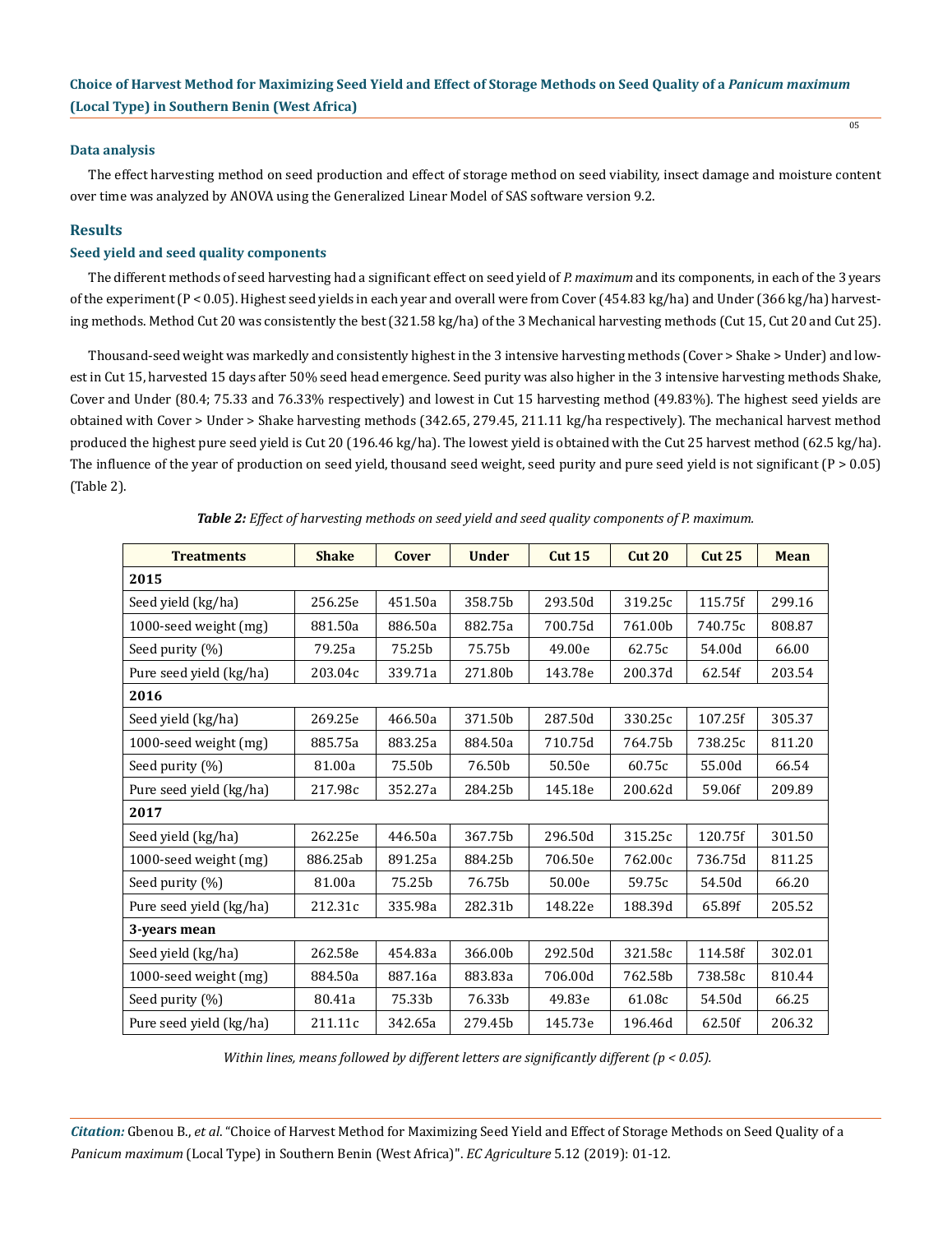# **Vigour, seed viability and seed germination**

The figure 2 showed that an analysis of seeds stored for 3 and 6 months revealed highly significant differences in seed vigour (P < 0.05). Thus, the seeds stored in airtight containers had higher vigour than those stored in gunny bags. The same is true for seed viability. Seeds treated with Mortein Doom® and stored in airtight plastic containers (SM2) and the seeds treated with cow dung ash and stored in airtight plastic containers (SM3) had the highest seed vigour while those stored seeds in gunny bags with cow dung ash (SM1) as a seed storage method, exhibited the highest decline in seed viability after three and six months storage (Figure 3).

06

Results showed that the lowest germination capacity was recorded by seeds stored in gunny bags placed on the floor with cow dung ash as seed treatment. Conversely, the seed stored in airtight containers had the highest (P < 0.05). The effect of cow dung ash and Mortein Doom® in maintaining viability was almost the same when seeds were stored in airtight containers (Figure 5).



*Figure 2: Electrical Conductivity (μs/g/cm) after 0, 3 and 6 months' storage.*



*Figure 3: Seed viability after 0, 3 and 6 months' storage.*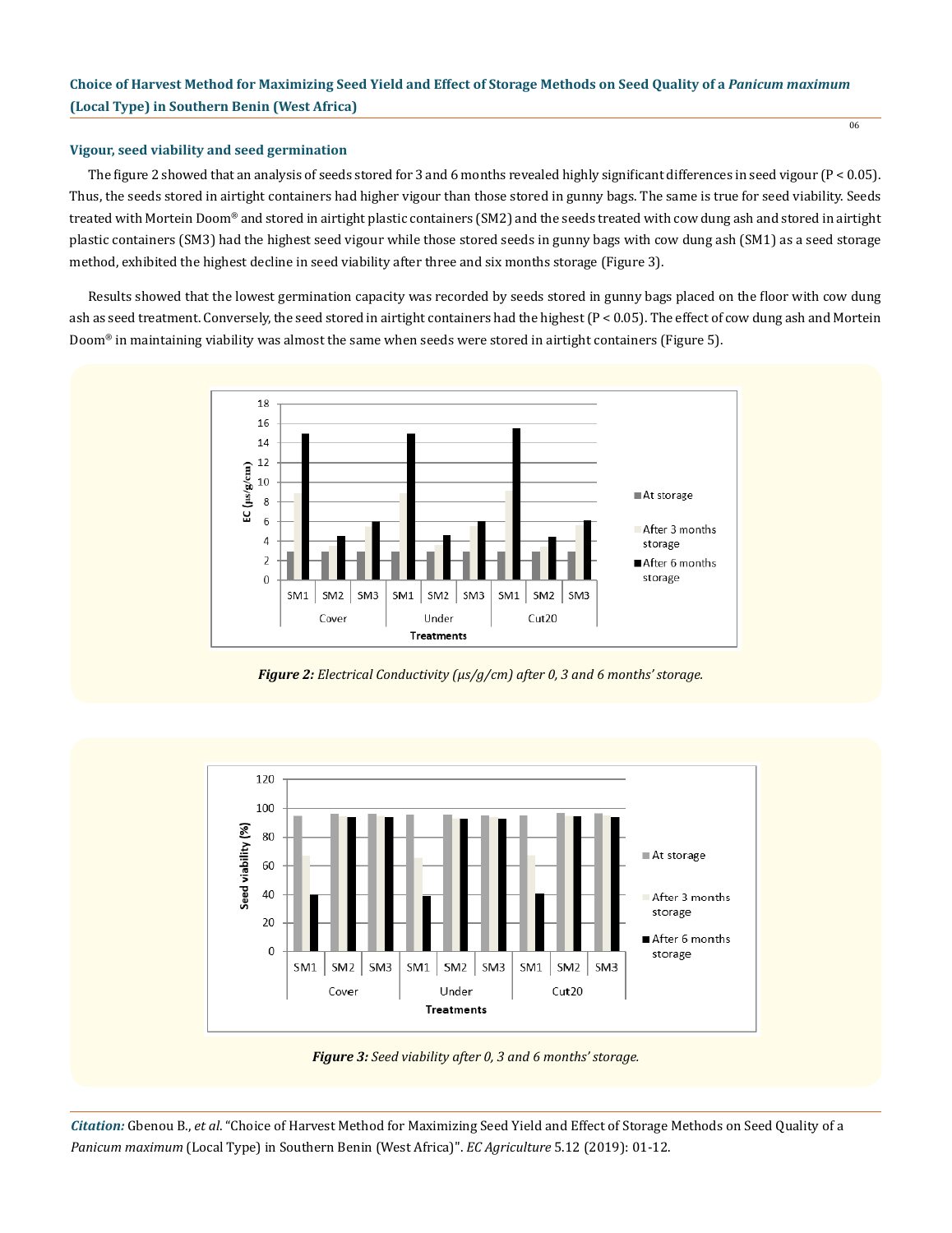

*Figure 4: Seed germination with different seed storage methods after a-6 month storage period.*

### **Moisture content and insect damage**

Figure 5 showed that the seeds stored in gunny bags had significantly higher moisture content increases than those stored in airtight containers after a storage period of 6 months. The seed harvesting method did not significantly influence the moisture content of stored seeds.



*Figure 5: Seed moisture content (%) after six months of storage.*

The storage seed in gunny bags placed on the floor with cow dung ash recorded significantly higher insect damage than storage in airtight containers (Table 3). The insect damage recorded in the seeds stored in gunny bags placed on the floor with cow dung ash (SM1)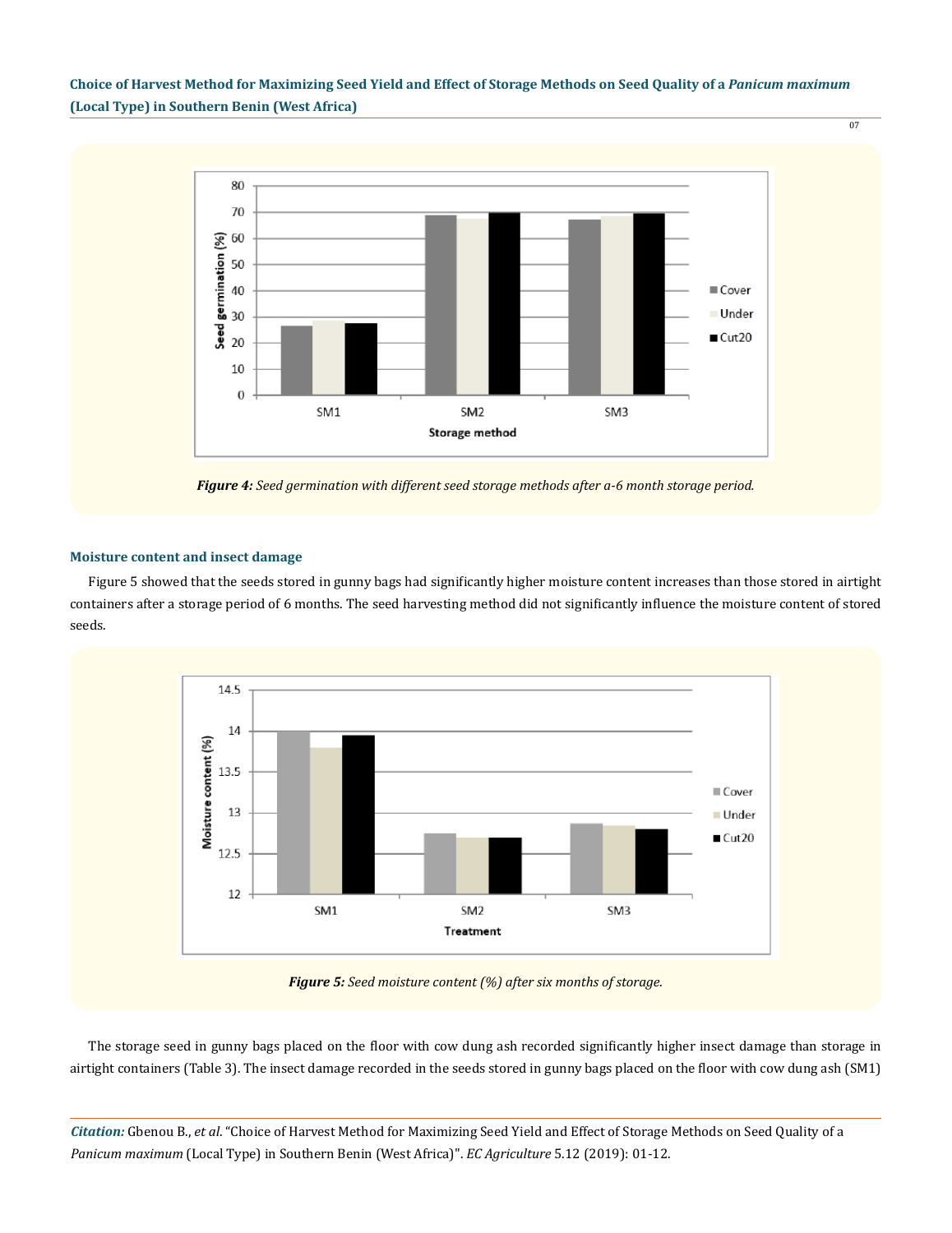was about 98% higher than the damage recorded for seeds treated with Mortein Doom® and stored in airtight plastic containers with ash and stored in airtight plastic containers. Insect damage with SM1 storage method was about 97% higher than the damage recorded for Seeds treated with cow dung ash and stored in airtight plastic containers (SM3). The seed harvesting method had no influence on the damage caused by insects.

| <b>Treatments</b>   | Cover  | <b>Under</b> | Cut20  | Mean             |
|---------------------|--------|--------------|--------|------------------|
| SM <sub>1</sub>     | 54.5Aa | 59.5Aa       | 55.2Aa | 56.4a            |
| SM <sub>2</sub>     | 0.6Ab  | 1.7Ab        | 0.7Ab  | 0.9 <sub>b</sub> |
| SM <sub>3</sub>     | 1.2Ab  | 2.3Ab        | 1.50Ab | 1.6 <sub>b</sub> |
| $(SM1 - SM2) / SM1$ | 98.9   | 97.1         | 98.7   | 98.2             |
| $(SM1 - SM3) / SM1$ | 97.7   | 96.2         | 97.2   | 97               |

*Table 3: Insect damage (%) on P. maximum seeds observed with various storage methods. Within lines, means followed by different letters are significantly different (p < 0.05).*

### **Discussion**

This study reveals the importance of best choice of the harvesting method for optimum obtaining of *P. maximum* seed yield and seed quality. The method of harvesting *P. maximum* greatly affected seed yields in our study. The harvesting method (Cover) which consists to cover seed heads with a nylon net bag, with an outlet to collect the seed, after 50% seed head emergence was found to be the best method. Seed harvesting method ''Under'' gave also a high seed yield and seed quality, as well as lower variability between years. This observation does not agree with the results found by Kowithayakorn and Phaikaew [14] who affirm that knocking ripe seed daily into bags is the best method for harvesting ruzi grass seed. Cutting seed heads at 20 days after 50% of seed head emergence resulted in higher seed yield than cutting at 15 or 25 days and seed quality was fair. This method requires close observation during flowering and seed set, together with good experience to judge when 50% of seed heads have emerged. Cutting seed heads too early produced good seed yield, but very low quality seed because the seed had not yet fully matured. In addition, late cutting gave very low seed yield due to the loss of fully matured seed through seed shedding before harvest. Thus, the timing of seed harvest is one of the most important decisions a grass seed grower will make. Grasses need 20 - 30 days after flowering for seeds to properly mature. This will vary because the period of flowering and seed development lasts from several days to two weeks. As a result, seed heads emerge at different times, which cause uneven ripening [27]. *P. maximum* grows very vigorously during the wet season and undefoliated fields have, on average, more than 10-15 t/ha DM standing 2.5 m in height by the middle of August [11]. From this mass of vegetation, inflorescences emerge which can reach to more than 3 m in height at flowering. These tall inflorescences are not strong and, if heavy with seed, will lodge very easily from rain and even break if birds settle on them during seed foraging. Bird damage from broken stems and eaten seed is a problem in our area because, at the time of harvest, there are no other seed crops for birds to forage on. This shows the need to cover inflorescences with bags to maximize seed yield and seed quality [23]. The method of shaking flowering stems for seed harvesting (every 2 days) did not yield good seed yield. This might be a function of seed loss between shaking occasions, making this a rather inefficient method. The efficiency of this method might be improved by every day harvesting and by increasing the frequency to daily shaking [28].

After production and seeds harvesting, seed storage is very important to secure good quality seeds for planting programs whenever needed. Seed longevity, vigor and viability depend on genetic and physiological factors as well as storage conditions. The most important factors that influence storage are temperature, moisture, seed characteristics, micro-organism geographical location and storage structure [29]. This study is particularly useful and has merits since it encompasses ethnic practices and new storage methods of seed forage that have not been properly studied in the region. Thus, seeds stored in gunny bags and treated with cow dung ash had very low vigour and viability. This traditional method also recorded significantly higher insect damage. This is in agreement with the observation of Pats

*Citation:* Gbenou B., *et al*. "Choice of Harvest Method for Maximizing Seed Yield and Effect of Storage Methods on Seed Quality of a *Panicum maximum* (Local Type) in Southern Benin (West Africa)". *EC Agriculture* 5.12 (2019): 01-12.

08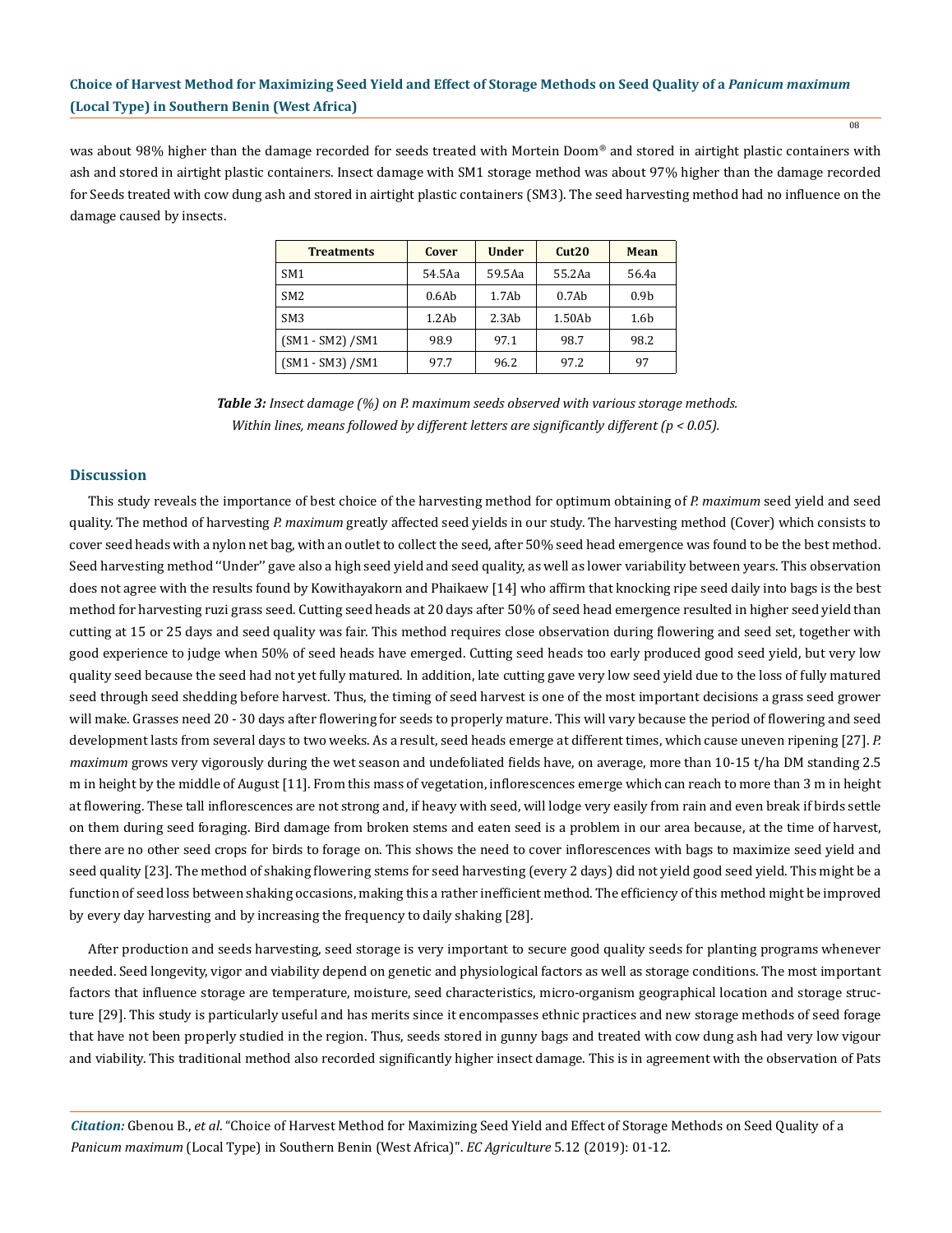09

[30] who reported storage of seeds in the open air was not effective in reducing insect damage. Others farmers also reported that seeds stored above the fireplace had inferior seed quality which led to low germination and poor yields [31]. Ash was used in this study for seed conservation. Often, ash is effective in controlling insect damage [32,33] but this study contradicts this. Ash is used both as an inert filler and for its other negative effects on insects. As an inert filler, ash works by filling up the space around the seed and impeding the movement of insects as well as, in sealed containers, reducing the volume of air available to the insects for respiration. Ash has been reported to damage the cuticle of insects causing them to dehydrate and also has detrimental effect on egg development [32,34]. The quantity of ash used in this study was 3.3% by weight. The application of ash should be done well before infestation by insects begins. The effectiveness of ash in reducing insect damage may be diminished by the use of gunny bags which do not give much protection from either to insects or rodents. The ash should be dry and fresh. Differences between ash and Mortein Doom® were not significant when seeds were stored in airtight containers. That locally available ash was as effective as Mortein Doom® is particularly encouraging. Both methods were quite effective in reducing insect damage and maintaining seed vigour and viability.

In general, seed storage tests have also revealed the need to store the seeds in hermetically closed containers in order to maintain good seed viability and good seed vigor. Indeed, even under controlled storage conditions (i.e. low temperature and low seed moisture content), performance after storage is dependent on the vigour status of the seed lot [35]. Use of hermetically sealed containers, desiccants and low temperatures improves storability as several physiological and biochemical processes and products are being regulated during dry storage. Accelerated ageing of seeds induced by several days of exposure to high temperature and humidity is recognized as an accurate indicator of seed viability and storability [36]. Some of the deleterious effects of ageing are associated with damages occurring at membrane, nucleic acids and protein levels [37]. Proper and safe storage conditions are defined as those that maintain seed quality without loss of vigour for three years [38]. The loss of seeds quality is not only visually observed by the poor condition of the seeds [39] but also by the poor performance of this seed when it is planted for the next season [40]. Seeds cannot retain their viability indefinitely and after a period of time, the seeds deteriorate [41]. Standardization of appropriate seed conditioning, packaging and storage conditions could ensure satisfactory planting quality of *P. maximum* seeds at the time of sowing. In addition, seed long-term storage is not feasible if the moisture content of the seed will increase to above 14% [33]. Yet, the subsistence farmers may not have the knowledge and equipment to get those seeds back to an acceptable moisture content and those seeds will deteriorate. Modi [42] showed the limitations of the conventional storage structures, where structures are made very weak and allow insects to enter and provide an environment for storage fungi to thrive. It is therefore important to train farmers on conservation techniques for forage seeds at a lower cost and on the basis of easy access material: plastic and cow dung ash.

### **Conclusion**

Seed is the most valuable, basic and vital living input for increasing crop production. It has been scientifically proved that quality seed alone can contribute to the increase of crop yield and forage production. Therefore, quality seed production at appropriate time and seed maturity are a must for successful crop production. This production must be followed by a good method of seed collection. The most effective method identified in this study for *P. maximum* seed harvesting is to cover inflorescences with a bag after 50% emergence. This study concluded also that the principle of airtight, though not new, should be used to design low cost seed storage containers for resource-poor farmers which will result in better seed quality. The study further shows that cow dung which is freely available in most homesteads is a good seed protectant and is effective in maintaining seed quality in storage.

# **Bibliography**

- 1. [IT IS. Integrated taxonomic information system \[Internet\] \(2012\).](http://plants.usda.gov/java/profile?symbol=URMA3)
- 2. Simon K and Jacobs SWL. "Megathyrsus, a new genetic name for Panicum subgenus Megathyrsus". Austrobaileya 6 (2003): 571-574.
- 3. Clayton WD., *et al*[. World grass species: descriptions, identification and information retrieval \(2006\).](http://www.kew.org/data/grassbase/)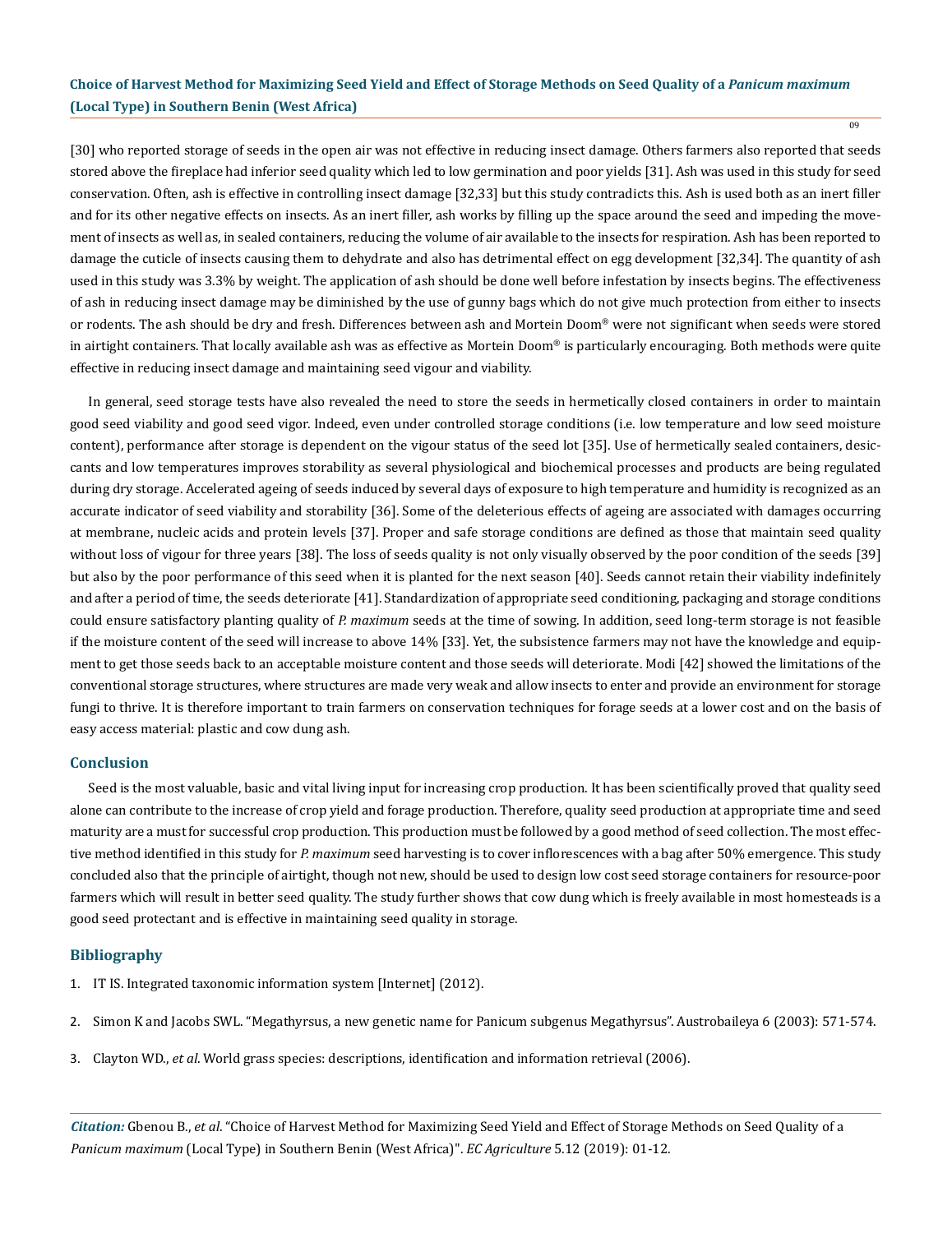4. Adjolohoun S., *et al*. "Caractérisation morphologique des écotypes [de l'espèce fourragère Panicum maximum au Bénin".](https://www.researchgate.net/publication/272326821_Diversite_et_caracterisation_morphologique_des_ecotypes_de_l) *International [Journal of Biological and Chemical Sciences](https://www.researchgate.net/publication/272326821_Diversite_et_caracterisation_morphologique_des_ecotypes_de_l)* 6.5 (2012): 2043-2054.

10

- 5. Cook BG., *et al*[. The production of tropical forages: an alternative selection tool \(2005\).](http://www.tropicalforages.info)
- 6. Adjolohoun S., *et al*[. "Some suitable grasses and legumes for ley pastures in Soudanian Africa: the case of the Borgou region in Benin.](https://www.researchgate.net/publication/26568531_Some_suitable_grasses_and_legumes_for_ley_pastures_in_Sudanian_Africa_The_case_of_the_Borgou_region_in_Benin) A review". *[Biotechnology, Agronomy, Society and Environment](https://www.researchgate.net/publication/26568531_Some_suitable_grasses_and_legumes_for_ley_pastures_in_Sudanian_Africa_The_case_of_the_Borgou_region_in_Benin)* 12.4 (2008): 405-419.
- 7. Buldgen A., *et al*[. "Production and nutritive value of grasses cultivated in the coastal area of Benin".](https://www.researchgate.net/publication/242147378_Research_note_Production_and_nutritive_value_of_grasses_cultivated_in_the_coastal_area_of_Benin) *Tropical Grasslands* 35.1 (2001): [43-47.](https://www.researchgate.net/publication/242147378_Research_note_Production_and_nutritive_value_of_grasses_cultivated_in_the_coastal_area_of_Benin)
- 8. Adjolohoun S., *et al*[. "Evaluation of biomass production and nutritive value of nine Panicum maximum ecotypes in Central region of](https://www.researchgate.net/publication/259527603_Evaluation_of_biomass_production_and_nutritive_value_of_nine_Panicum_maximum_ecotypes_in_Central_region_of_Benin)  Benin". *[African Journal of Agricultural Research](https://www.researchgate.net/publication/259527603_Evaluation_of_biomass_production_and_nutritive_value_of_nine_Panicum_maximum_ecotypes_in_Central_region_of_Benin)* 8.17 (2013): 1661-1668.
- 9. Musco N., *et al*[. "Nutritional Characteristics of Forage Grown in South of Benin".](https://www.ncbi.nlm.nih.gov/pubmed/26732328) *Journal of Animal Science* 29.1 (2016): 51-61.
- 10. [Adjolohoun S. "Yield, nutritive value and effects on soil fertility of forage grasses and legumes cultivated as ley pastures in the Borgou](http://bictel-fusagx.ulg.ac.be/ETD-db/collection/available/FUSAGxetd-05212008-102531/unrestricted/TheseAdjolohoun.pdf)  [region of Benin". Faculté universitaire des Sciences agronomiques, Gembloux \(Belgique\) \(2008\): 109.](http://bictel-fusagx.ulg.ac.be/ETD-db/collection/available/FUSAGxetd-05212008-102531/unrestricted/TheseAdjolohoun.pdf)
- 11. Gbenou B., et al. "Effect of row spacing, mineral and organic fertilizers on yield and growth parameters of panicum maximum on ferralitic soil in benin (west africa)". *International Journal of Advanced Research*.
- 12. Gbenou B. "Valorization of organic fertilizers of the livestock systems to improve forage grasses seed production in Benin: case of Panicum maximum (jacq.)". PhD Thesis, University of Abomey-Calavi, Benin (2019): 178.
- 13. Houndjo DBM. "Improvement of crop-livestock production: valorization of cattle dung in forage legumes seeds production and contribution for theirs disseminations in South Benin". PhD Thesis, University of Abomey-Calavi, Benin (2019): 120.
- 14. Kowithayakorn K and Phaikaew C. "Harvesting and processing techniques of tropical grass and legume seeds for small farmers". Proceedings of the XVII International Grassland Congress, Palmerston North and Rockhampton, (1993): 1809-1813.
- 15. Wambugu PW., *et al*[. "Efficacy of traditional maize \(Zea mays l.\) seed storage methods in western Kenya".](https://www.ajol.info/index.php/ajfand/article/view/43882) *African Journal of Food Agri[culture Nutrition and Development](https://www.ajol.info/index.php/ajfand/article/view/43882)* 9.4 (2009).
- 16. Gbenou B., *et al*. "Difficulties to the crops forage integration in agricultural farms in the Sudanian area of Benin (West Africa)". *International Journal of Science and Research* 8.5 (2019): 152- 159.
- 17. Mehta CJ., *et al*. "Studies on seed development and germination in chickpea cultivars". *Seed Research* 21.2 (1993): 89-91.
- 18. Mahesha CR., *et al*. "Seed maturation studies in sunflower genotypes". *Seed Research* 29.1 (2001): 95-97.
- 19. Gwinner J., *et al*. "Manual of handling and. Conservation of seeds after harvest". GTZ, Eschborn, Germany (1991).
- 20. Louwaars NP. "Integrated Seed Supply: a flexible approach". In. Hanson J. (edition). Seed production by smallholder farmers. Proceedings of the ILCA/ICARDA Research Planning Workshop held in ILCA, Addis Ababa, Ethiopia (1994): 58.
- 21. Phaikaew c., *et al*. "Ruzi grass (Brachiaria ruziziensis) seed production in north-east Thailand". Proceedings of the XVII International Grassland Congress (1993): 1766-1767.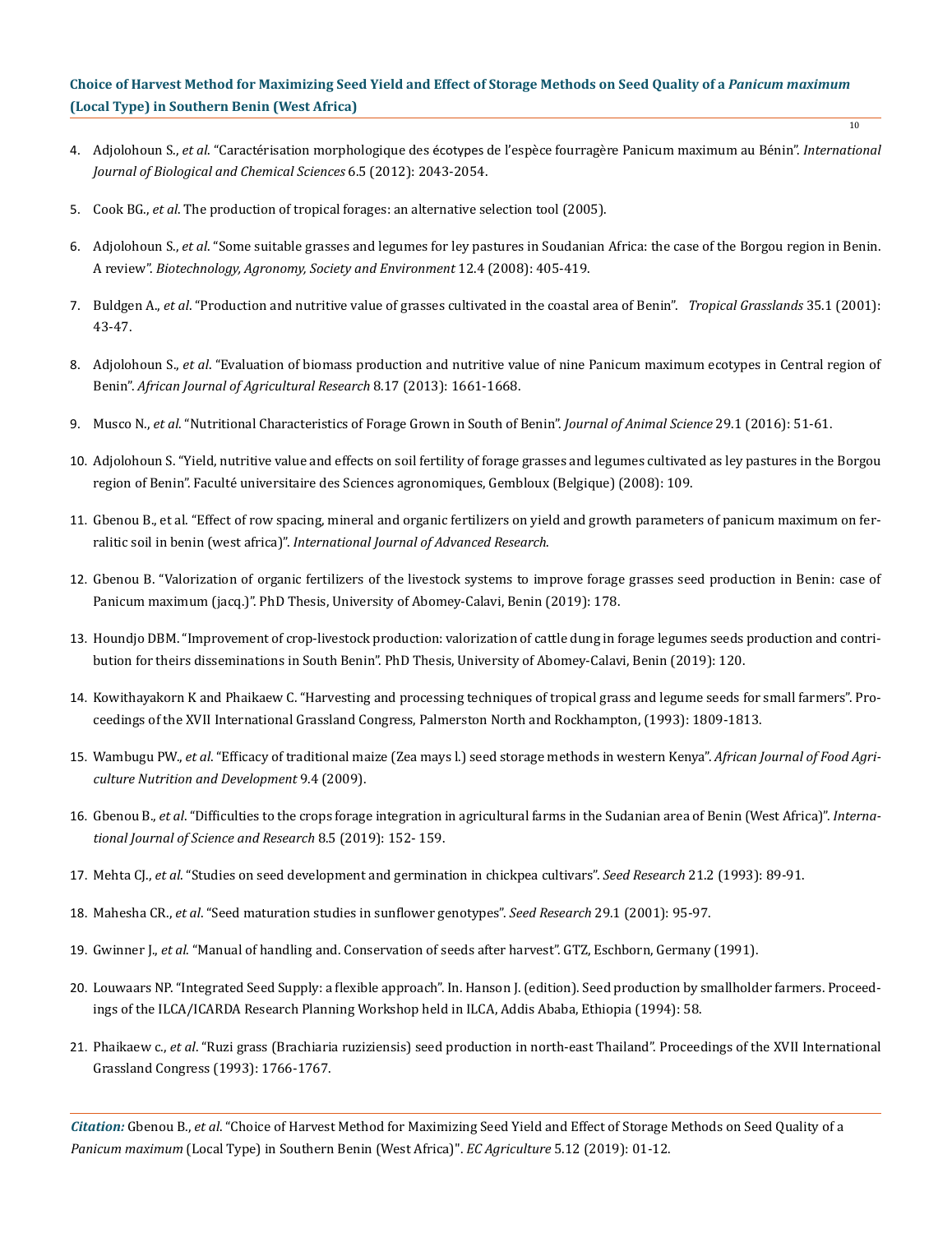22. Phaikaew C. "Forage legume seed production in Thailand: background/review and present status". Symposium Tropical Forage Legume Seed Production/Processing, at the Dairy Farming Promotion Oganization of Thailand (1994): 11-24.

11

- 23. Phaikaew c., *et al*. "Effects of defoliation on Ruzi grass seed yields". The 4th Livestock Conference DLD, Min. of Agric. and Coop. Thailand (1985): 141-153.
- 24. ISTA. "(International Seed Testing Association)". International rules of seed testing. Seed Science and Technology (Suppl 33). Baseersdorf, CH-Swit, Switzerland (2005).
- 25. ISTA. "Handbook of vigour methods".  $3<sup>rd</sup>$  Edition. The International Seed Testing Association, Zurich, (1995).
- 26. ISTA. "International Rules for Seed Testing". 4<sup>th</sup> Edition. The International Seed Testing Association, Zurich (2004).
- 27. Kelly AF. "Seed Production of Agricultural Crops". Longman, London (1988).
- 28. Phaikaew C., *et al*[. "Maximising seed yield and seed quality of Paspalum atratum through choice of harvest method". Tropical Grass](https://www.researchgate.net/publication/237452855_Maximising_seed_yield_and_seed_quality_of_Paspalum_atratum_through_choice_of_harvest_method)[lands 35.1 \(2001\): 11-18.](https://www.researchgate.net/publication/237452855_Maximising_seed_yield_and_seed_quality_of_Paspalum_atratum_through_choice_of_harvest_method)
- 29. Morad S. "Study on some aspects of seed viability and vigor". *[International Journal of Advanced Biological and Biomedical Research](http://www.ijabbr.com/article_7964.html)*  [1.12 \(2013\): 1692-1697.](http://www.ijabbr.com/article_7964.html)
- 30. [Pats P A. "Survey on maize and potato storage in Kenya with particular reference to post harvest losses caused by insects" \(1985\).](http://www.sII..bibul.slu.se)
- 31. Thamaga-Chitja JM., *et al*[. "Impact of Maize Storage on Rural Household Food Security in Northern KwaZulu Natal".](C://Users/ACT/AppData/Local/Temp/52843-82319-1-PB.pdf) *Family Ecology and [Consumer Science](C://Users/ACT/AppData/Local/Temp/52843-82319-1-PB.pdf)* 32 (2004): 8-15.
- 32. [Almekinders CJM and NP Louwaars. "Farmers' seed production". New approaches and practices. IT publications, London \(1999\): 290.](https://www.developmentbookshelf.com/doi/book/10.3362/9781780442150)
- 33. Govender V., *et al*[. "The effect of traditional storage methods on germination and vigour of maize \(Zea mays L.\) from northern KwaZu](https://www.sciencedirect.com/science/article/pii/S0254629907003900)[lu-Natal and southern Mozambique".](https://www.sciencedirect.com/science/article/pii/S0254629907003900) *South African Journal of Botany* 74.2 (2008): 190-196.
- 34. Wright M., *et al*. "The retention and care of seeds by small-scale farmers". NRI Report R2103 (1994).
- 35. ISTA. "International Rules for Seed Testing". *International Seed Testing Association*, Switzerland (2009).
- 36. [Delouche JC and Baskin CC. "Accelerated aging techniques for predicting the relative storability of seed](https://ir.library.msstate.edu/bitstream/handle/11668/13316/F-4.pdf?sequence=1&isAllowed=y) *Seed Science and Technology* 1 [\(1973\): 427-452.](https://ir.library.msstate.edu/bitstream/handle/11668/13316/F-4.pdf?sequence=1&isAllowed=y)
- 37. [Fujikura Y and Karssen CM. "Molecular studies on osmoprimed seeds of cauliflower, a partial amino acid sequence of a vigour-related](https://www.cambridge.org/core/journals/seed-science-research/article/molecular-studies-on-osmoprimed-seeds-of-cauliflower-a-partial-amino-acid-sequence-of-a-vigourrelated-protein-and-osmoprimingenhanced-expression-of-putative-aspartic-protease/44FB09051F3C63255D252D2FADFB20C5) [protein and osmopriming-enhanced expression of putative aspartic protease".](https://www.cambridge.org/core/journals/seed-science-research/article/molecular-studies-on-osmoprimed-seeds-of-cauliflower-a-partial-amino-acid-sequence-of-a-vigourrelated-protein-and-osmoprimingenhanced-expression-of-putative-aspartic-protease/44FB09051F3C63255D252D2FADFB20C5) *Seed Science Research* 5.3 (1995): 177-181.
- 38. Joao Abba E and Lovato A. "Effect of seed storage temperature and relative humidity on maize (Zea mays L.) seed viability and vigour". *Seed Science and Technology* 27 (1999): 101-114.
- 39. Hell K., *et al*[. "The influence of storage practices on aflatoxin contamination in maize in four agro ecological zones ofBenin,west-Africa".](https://www.ncbi.nlm.nih.gov/pubmed/10880814) *[Journal of Stored Products Research](https://www.ncbi.nlm.nih.gov/pubmed/10880814)* 36.4 (2000): 365-382.
- 40. Bellon M. "Empowering Farmers to Save Seed and Diversity (2001).